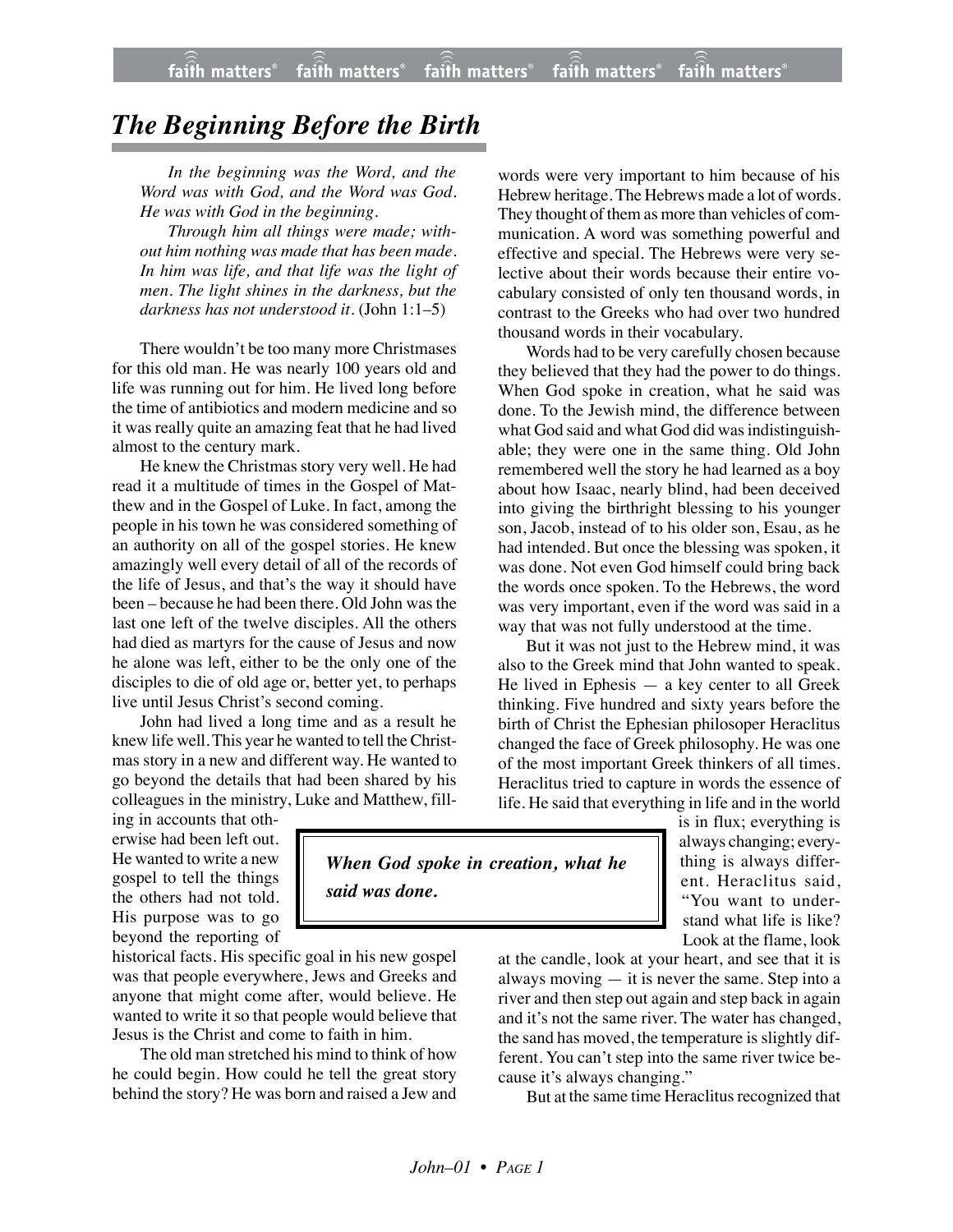there was a continuity to life that went beyond change — there was something behind it all. He claimed that this was because of the mind and reason of God, which he called the Logos. The Stoics developed the teaching of Heraclitus and wrote, "All things happen according to the Logos. The Logos is the judge of truth. The Logos pervades all things."

The Greeks had the highest regard for the Logos. The Logos was the mind of God, pure reason. It was the cause behind everything. But it was still an abstract concept. It was still something that the philosophers talked about in the forum and in the schoolhouses.

But to John it was different. Inspired by the Holy Spirit, he brought together the thinking of the Greeks and the Hebrews and made a revolutionary statement that touched both the Hebrew mind and the Greek mind. He wrote, "In the beginning was the Logos, and Logos (the Word) was with God and the Logos (the Word), was God." And if that wasn't mind-stretching enough, he continued on and said, "The Logos became flesh and made his dwelling among us."

No one had ever even dreamed of something like that before. John grabbed the attention of Jew and Greek alike. The Word of God became flesh and made his dwelling among us so that we could see the Word of God incarnate. The Logos that holds together the universe, that is the standard behind all change, became flesh.

The old apostle then begins the most famous and often quoted of the gospels long before the historic events in Bethlehem's stable. John tells us that the significance of Christmas comes from who Jesus was before he was born. The reason that all of the universe worships the baby in the cow's trough was not because of what happened then but because of who that baby was before he was born.

Before the birth, God in the beginning was the Word, and the Word was with God and the Word was God. The Son of God was before the beginning. When was the beginning? The beginning is somewhere in eternity past before the clock of time started ticking. Push back, back, back into time before the "in the beginning" of Genesis 1:1, as far back as you can imagine, whenever that beginning was, the Son of God was already there.

There is an important theological distinction in the New Testament between the Son of God and Jesus Christ. The Son of God is the eternal second member of the Godhead of the Trinity. But then, at a point in time, the Son of God was incarnated. He became a man and took on the name Jesus and the title Messiah, or in Greek, Christ — Jesus Christ.

The point is simple and clear. The child born in Bethlehem lived as a person for an eternity before he was born. No beginning! He was before there was a beginning! This Son of God, who took on the name and the flesh of Jesus Christ, was with God. The Greek preposition that is used here is the word *pros*, and it means more than mere association, it means equality, a colleagueship. It means that the Son of God did more than exist in eternity past, he shared the life and role and responsibilities of God as an absolute equal with God. Wherever God was, he was there, and whatever God did, he — the Son of God — also did. In every detail, at all times and in every way, he was with God.

But that's not all that is said in the opening lines of John 1. He also "was God." The Greek grammar that is used here was carefully selected to clearly teach that everything that makes God God was fully true of the Son of God, Jesus Christ. All of the attributes — omniscience, omnipresence, omnipotence, holiness, eternity, love – everything, whatever you can say about God you can also say about the Son of God. There is nothing you can say about God that is not equally true of His Son. He is absolutely, unquestionably, completely God. It's amazing — two persons, two personalities, but one God!

Can you see? Can you understand? That was God in Bethlehem's manger! The eternal, powerful, perfect, holy and infinite God willingly left eternity to step into time. He willingly left heaven to come to earth. He willingly surrendered the expanse of the universe as his domain to be contained in a microscopic grouping of cells in the womb of a teenage virgin in the land of Palestine.

Before the birth there were nine months when God was carried in another human body. Before the birth there were nine months when God could not speak. Before the birth there were nine months when the Son of God could not see and could not touch. The eternal Son of God was self-limited to the incomprehensible sounds of a newborn baby. The eternal Son of God was self-limited to dependency on an inexperienced mother who had never before had a child, much less this kind of a child. The eternal Son of God was self-limited to the dependency of becoming a creature. God became flesh and he did it explicitly for you and for me!

Before the birth, the Son of God was the cre-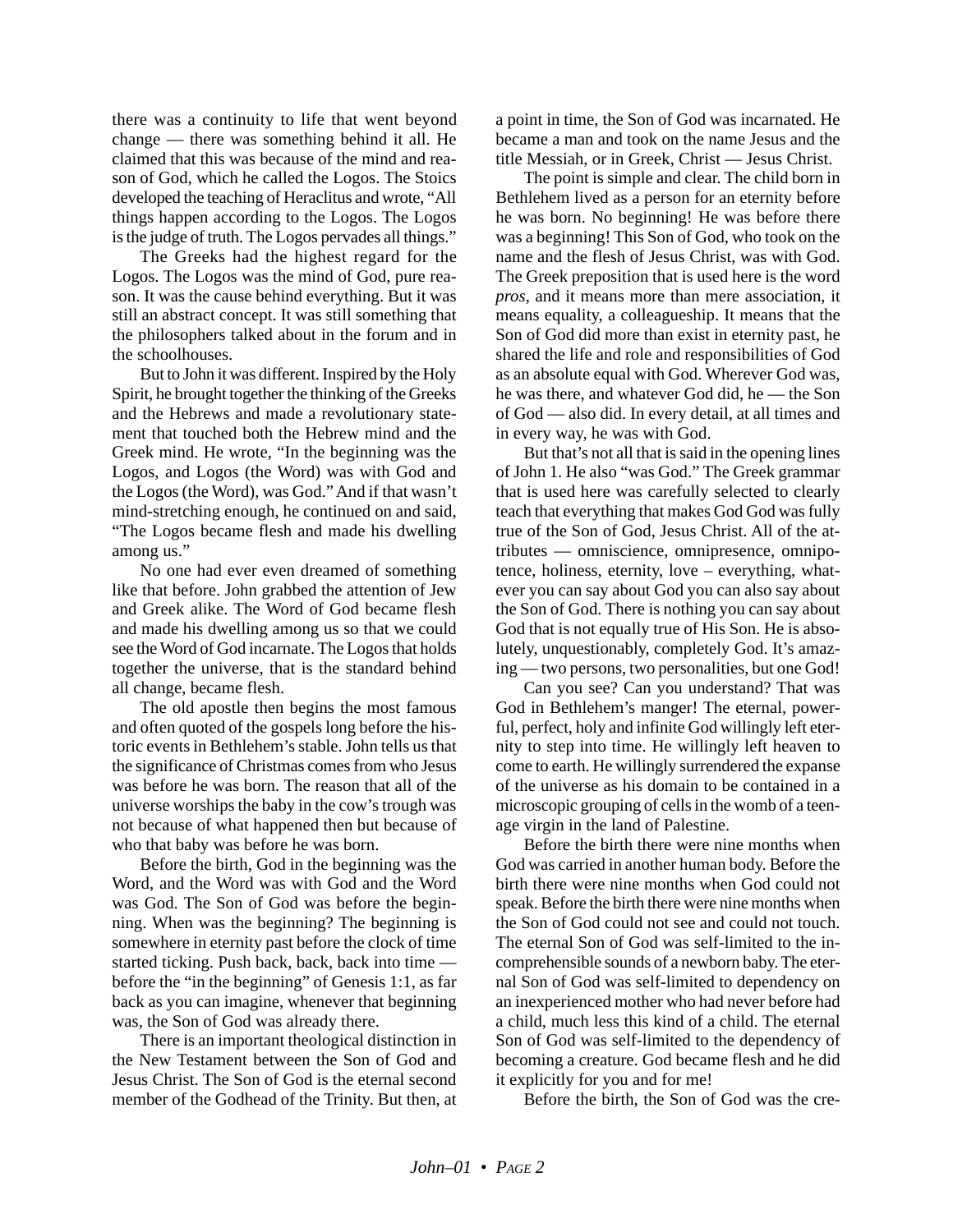ator. "He was with God in the beginning. Through him all things were made; without him nothing was made that has been made." The Son of God was the agent for all of creation. Somehow in the mysterious economy and delegation of responsibilities in the Godhead, the Son of God was given the task of creating all that exists, so that the Holy Spirit could inspire the apostle Paul to write to the Colossians in Colossians 1:16, "For by him all things were created: things in heaven and on earth, visible and invisible, whether thrones or powers or rulers or authorities; all things were created by him and for him." You name it, he made it — the sun, stars, rocks, seas, mountains, animals and humans. He made everything out of nothing.

The Son of God is the sustaining genius of the universe. It was all his idea. It was his dream. It was his design that became creation. What he thought and spoke became reality. But not only that, he is the glue that holds creation together. Colossians 1:17 says not only that "He is before all things," but "in him all things hold together." The Son of God is the sustainer of the very fabric of creation.

Well then, it's no wonder that when the Son of God became a man that he could walk on the water because he made the water. It's no wonder that he could change it into wine because he designed it in the first place. It's no wonder that he could make a lame man walk, or a blind man see. It is also no

wonder that the sky became black and the earth shook when he was crucified and died.

Paul Harvey has a syndicated program where he tells the story behind the news. Well, this is the

story behind the news of Christmas. This is the story that makes the birth in Bethlehem newsworthy. That was no ordinary baby around whose birth we date our calendars, he was and is the creator and the sustainer of all creation.

Think about it! Mary and Joseph held in their hands the one who created and sustained the universe.

Think about it! King Herod ordered the death of the one upon whom Herod's own life and destiny depended.

Think about it! The creator who was so entirely different from us became a creature like us and was "tempted in every way, just as we are."

Think about it! The one who made us became flesh like us so that we could be reborn and become like him!

That's the Christmas story. The creator became a creature and he did it for you and for me!

Before the birth, God. Before the birth, Creator. Before the birth, Life. The Son of God is the essence of life. Before his birth in Bethlehem, he lived — not just existed — he lived. The life of God is vibrant, creative, fulfilled, productive and good.

There is a significant difference between living and existing. Compare the unconscious existence of a seven-year-old child on a respirator in a hospital with the vibrant life of another seven-year-old playing in the park, swinging on the swings and riding a sled down the hill. You understand the difference between existing and living.

Jesus Christ is life. He embodies life. He is the standard of what life is. He is the one who said, "I am the way, the truth and the life." Long before the first Christmas, the Son of God lived life in all of its fullness, joy and satisfaction. That's why the gospel is so amazing and so supernatural, because it tells how he who is the essence of life died on the cross so that we could live.

The Son of God is the source of eternal life. The Greek noun for "life" is used 36 times in the gospel of John, eleven of those times with the adjective "eternal." Eternal life means far more than endless in time. In fact, it is not something prima-

*God became flesh and he did it explicitly for you and for me!*

rily quantitative, it is primarily qualitative. Eternal life is the life of eternity made available to us mortals! Jesus Christ

came so that we could share his fulfilling, purposeful, creative, productive, good life. Jesus Christ is the one who takes us from mere existence to eternal life!

Your mind needs to stretch to understand the meaning of Christ's life to the incarnation at Christmas. You see, because of sin we are doomed to death instead of life. As sinners we are hopelessly unable to remedy our own dilemma. But Jesus Christ, the essence of life and the source of life, took a human body on that first Christmas so that he could die for us.

Do you see? Jesus Christ came to make a trade! That's really what it boils down to. He would take our death so that we could have his life. That's what being a Christian is, taking his life in trade for our